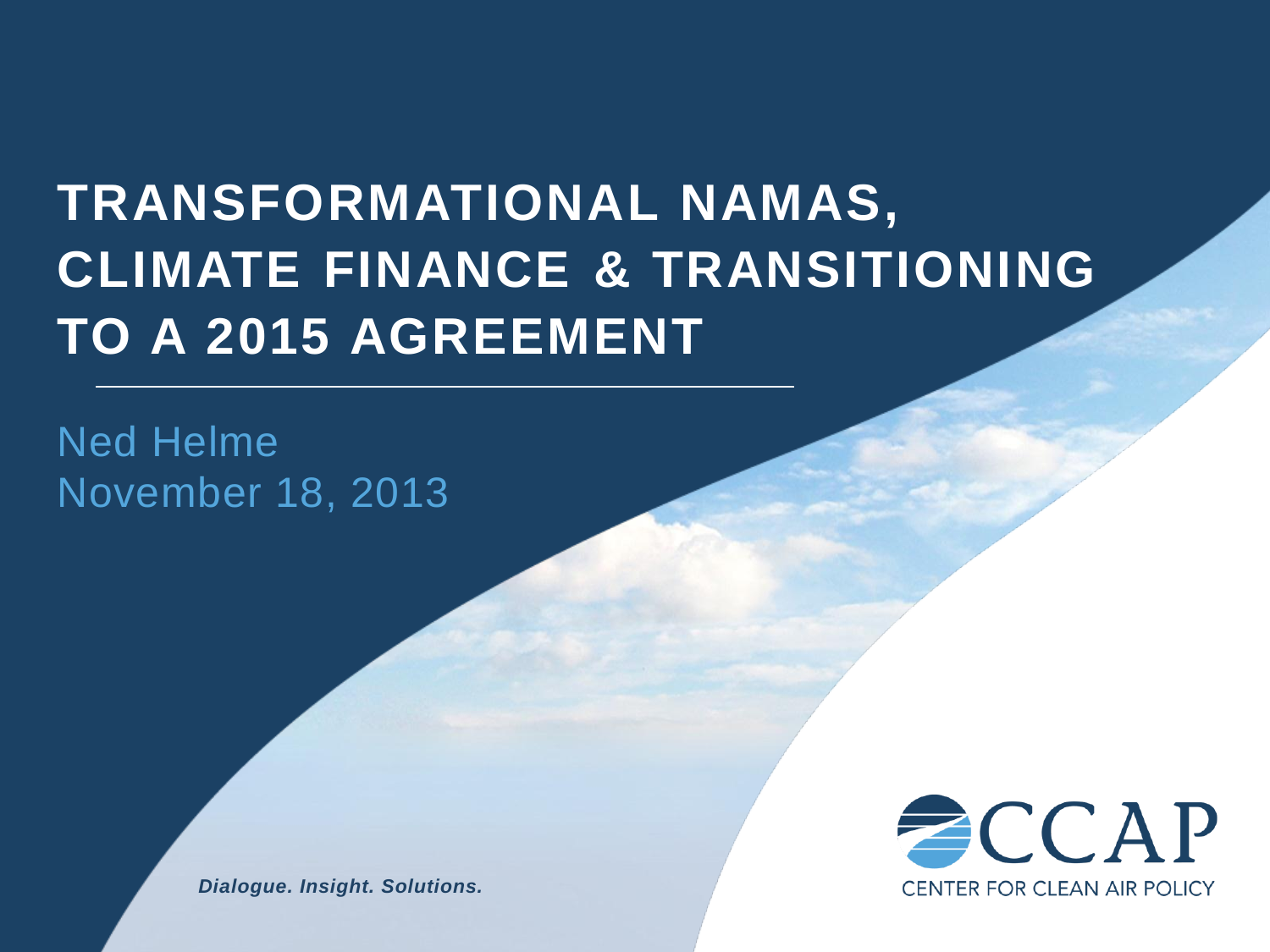- Developed and developing countries are converging on a common understanding of NAMAs
- Goals:
	- scale up mitigation action in developing countries,
	- create pipeline of bankable mitigation projects,
	- achieve transformational outcomes,
	- advance sustainable development, and
	- mobilize private investment with limited concessional funding
- The following four elements are fundamental to the NAMA concept and are needed to realize the potential for NAMAs to drive transformational change…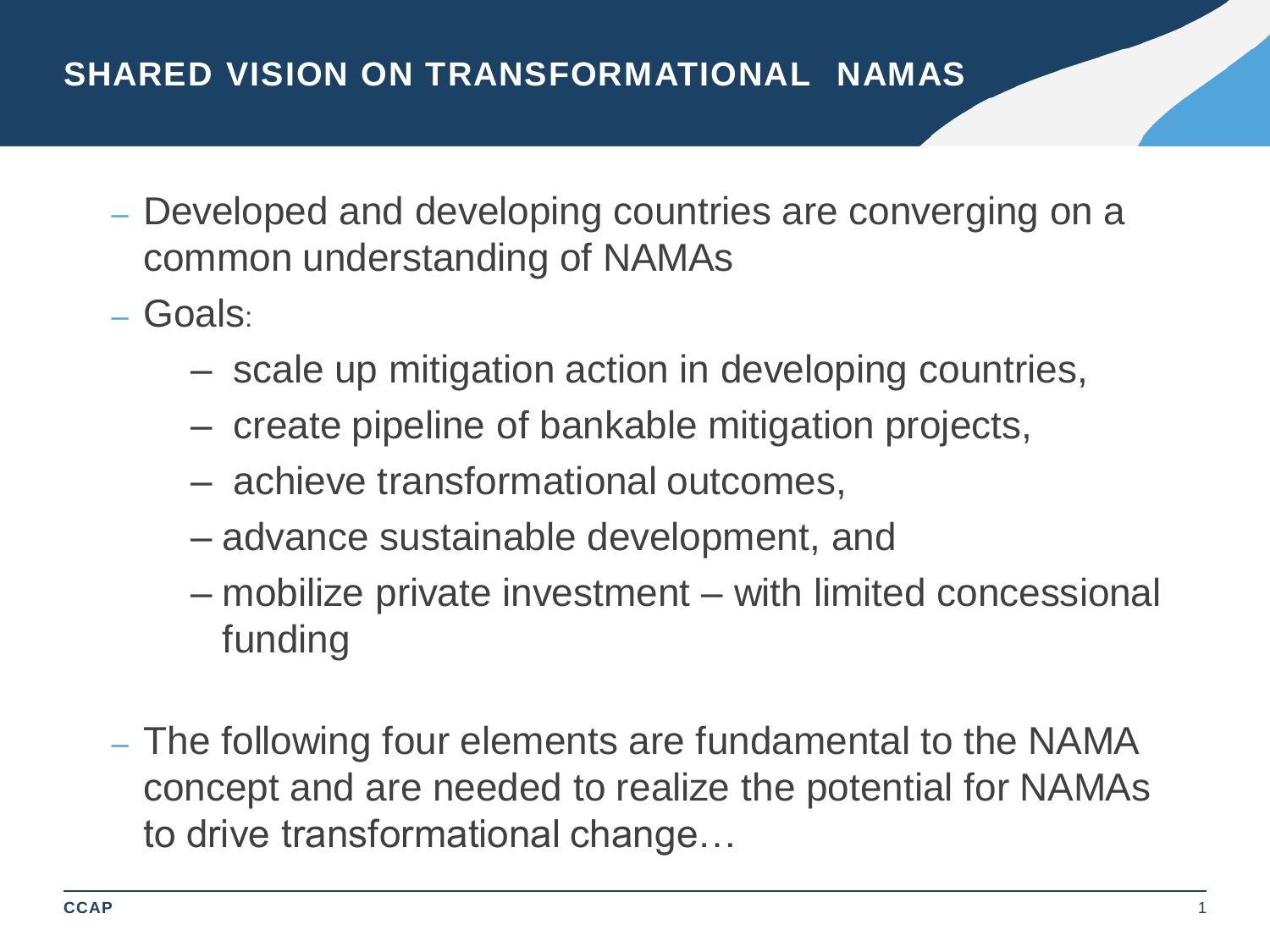**1) NAMAs must be host country-driven and incorporate dual goals of greenhouse gas (GHG) mitigation and sustainable development**

- NAMAs can help close the climate change mitigation gap by moving countries/sectors toward a low-carbon pathway
- Sustainable development and poverty reduction benefits help attract high-level political and stakeholder support and advance national goals
- Use of development, health, mobility and other MRV metrics can help sell NAMAs to local political leaders and help to ensure that policies will continue when funding support ends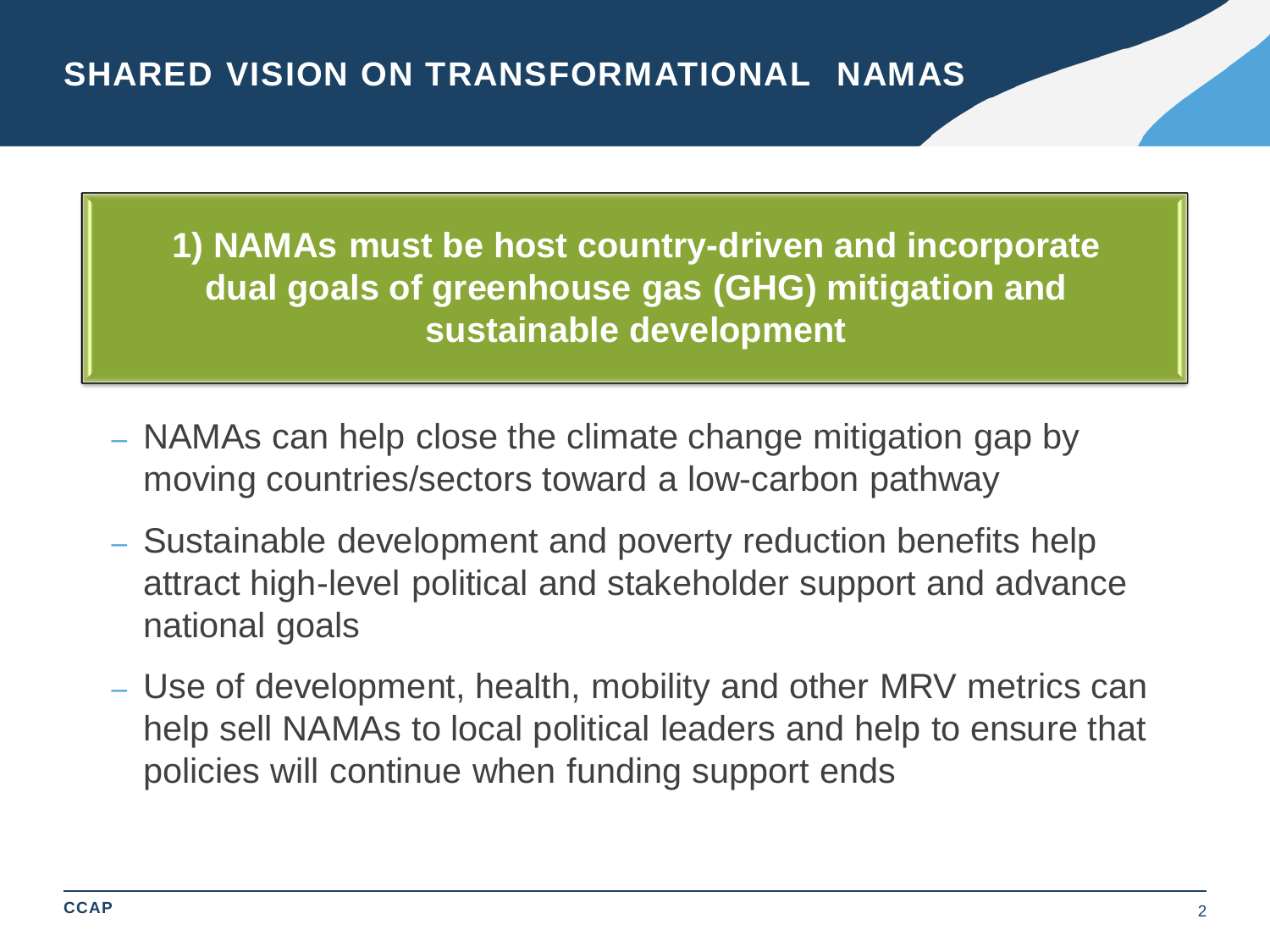**2) NAMAs should strive to be sector-wide programs that are national in scope, with the potential for regional or municipal elements**

- NAMAs and NAMA finance can move beyond project-level mitigation efforts and instead transform entire sectors by removing barriers
- Many sectoral NAMAs (e.g., transport, waste) will have components that are implemented at the local level
- NAMAs can fill the void created by the CDM's decline, maintain policy momentum in DCs, and dramatically scale up climate actions
- NAMAs allow DCs to claim GHG reductions rather than producing carbon offsets for developed countries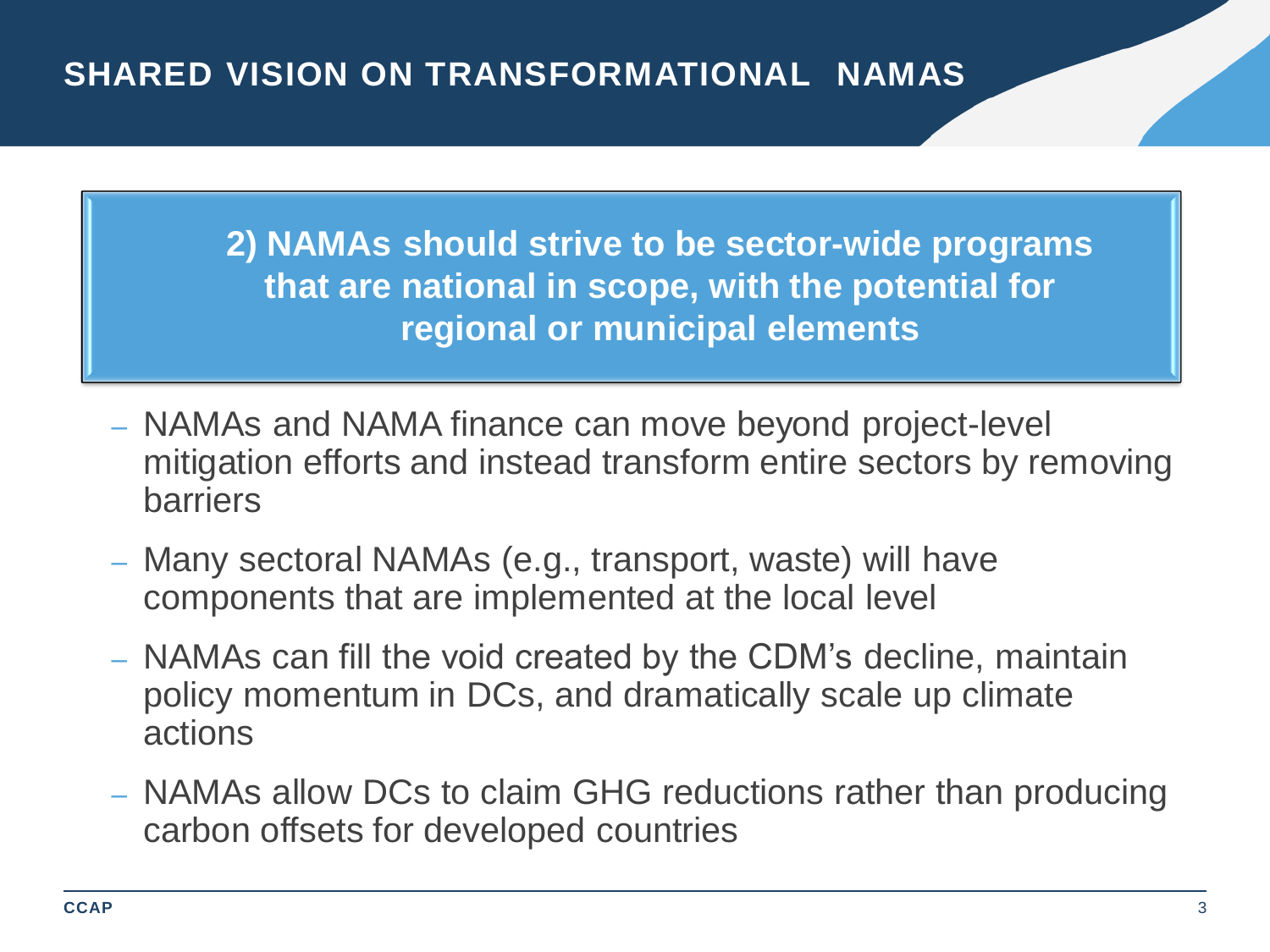**3) NAMAs should include both policies and financial mechanisms targeted to address the main barriers to mitigation activities**

- NAMA finance should focus on eliminating barriers or changing risk-return equation for sectors to create a pipeline of investment opportunities for the private sector and development banks
- Effective policies can drive private investment in low-carbon technologies through mandates and by influencing the relative risks and returns of investment choices. Financial mechanisms coupled with policies can overcome investment barriers
- This represents a new paradigm for ODA: policy changes are directly linked to financing mechanisms aimed at increasing the economic attractiveness of the investments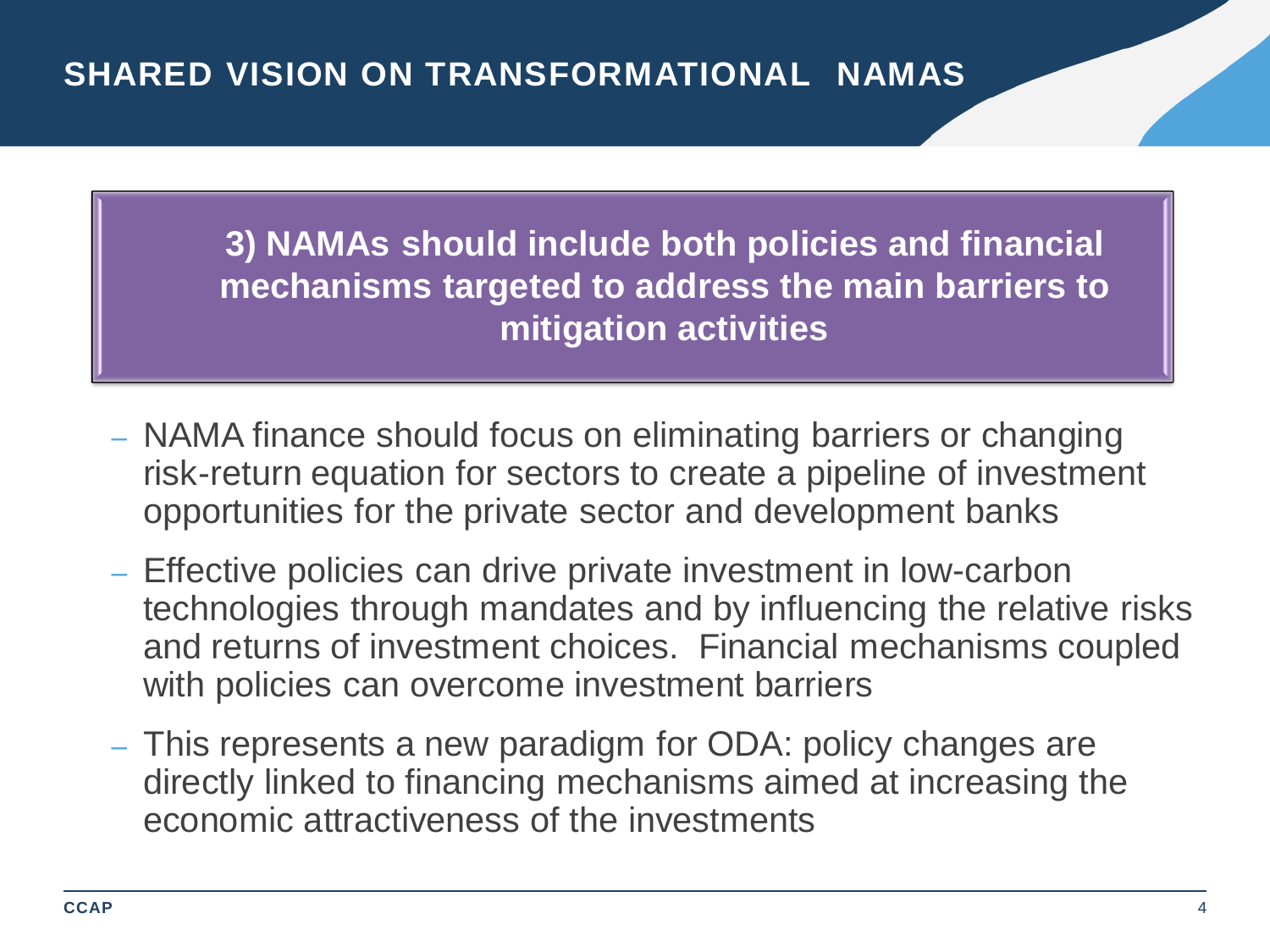**4) NAMAs that seek international support should use NAMA funding (in the form of grants or highly concessional finance) to mobilize additional climate finance**

- NAMAs can leverage international funds to catalyze funding from bilateral institutions, development and private banks, and the private sector
- DCs should determine the best instrument to effectively use NAMA funds to overcome financial barriers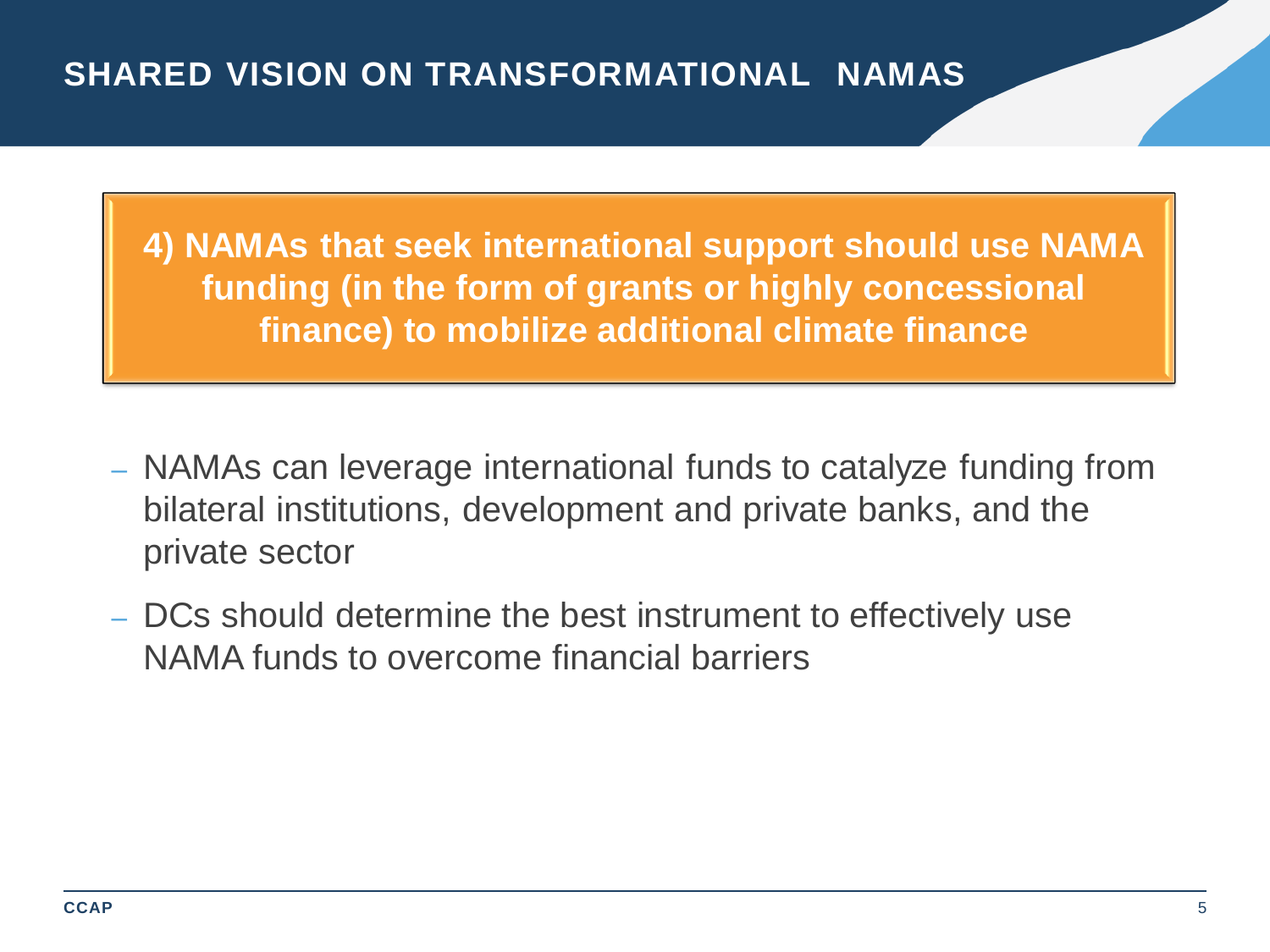**INTERACTION OF NAMA FINANCE WITH OTHER FINANCE SOURCES**

*NAMA finance funds should leverage public funds to enable private investment*

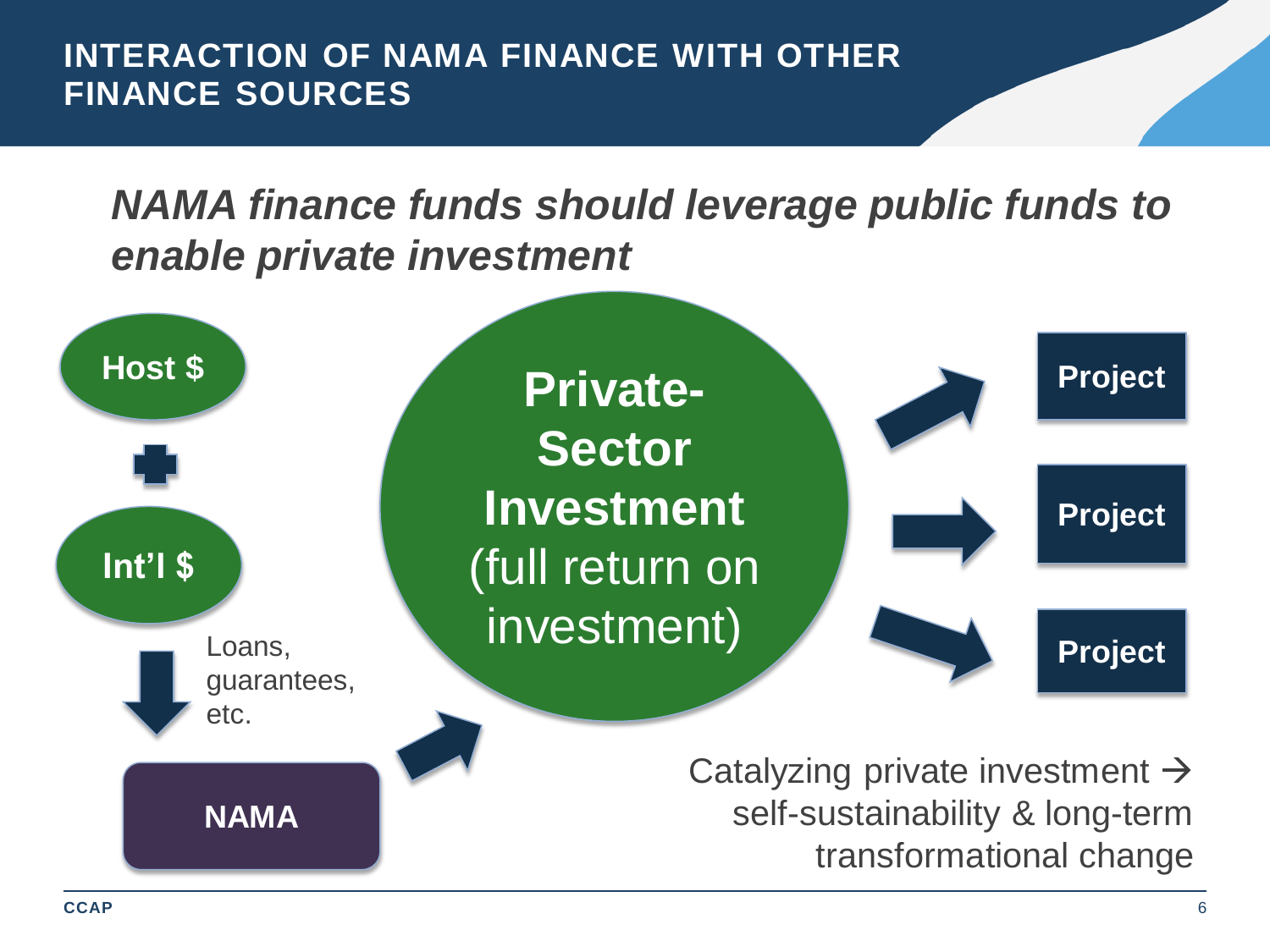# **THE ROLE OF NAMA FINANCE: THE GLUE**

- Flexibility of NAMA finance is crucial, as it can address those specific barriers that stall flows of other kinds of finance
- Concessionality is also key to allowing other kinds of finance to earn the appropriate rate of return by passing on value (e.g., blended finance)

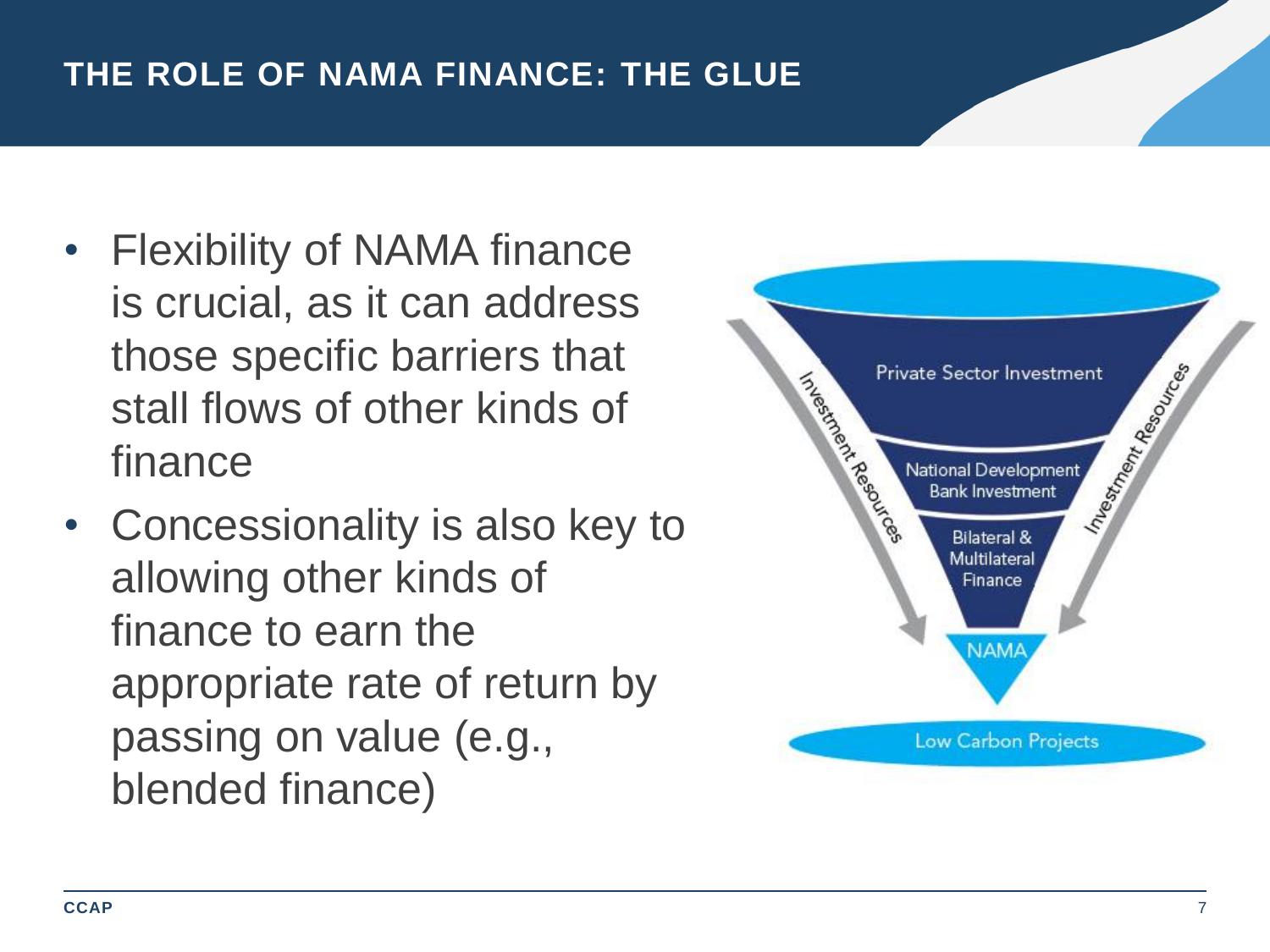To attract private investment, we need:

- − Appropriate domestic policy frameworks that are transparent, certain, and consistent over time
- − Risk-reduction measures
- − Available revenue support and concessional instruments that improve the return on climatefriendly investments

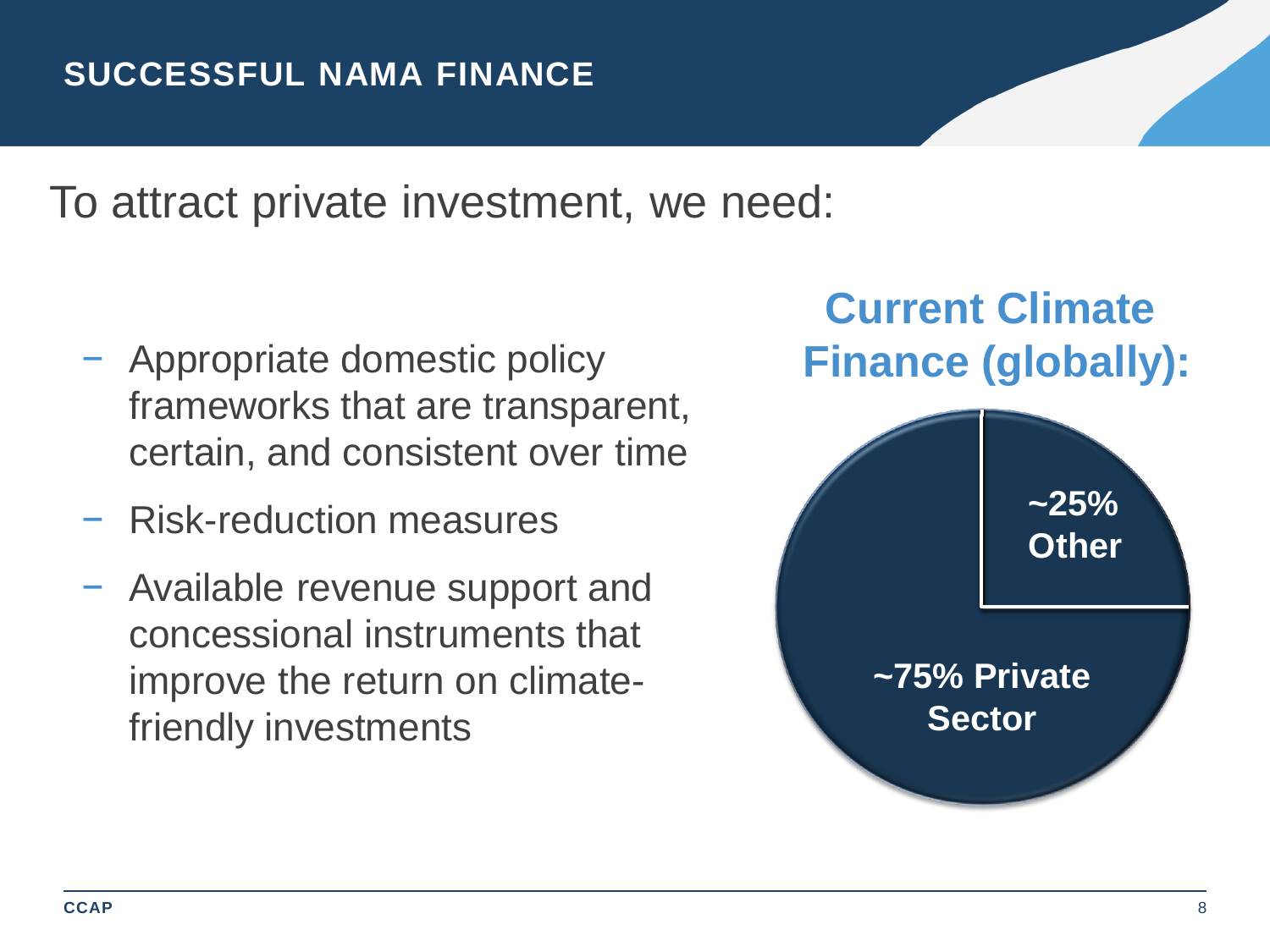NAMA finance is most likely to succeed when it works with existing institutions and sources of finance

- − Careful integration will provide for dynamic outcomes, encouraging private investment in NAMAs, and leading to longterm transformational change
- − Must be carefully crafted to the unique circumstances of each country (remove barriers)
- − NAMA design should involve a wide range of stakeholders, **early** consultation with banks, private sector investors, etc.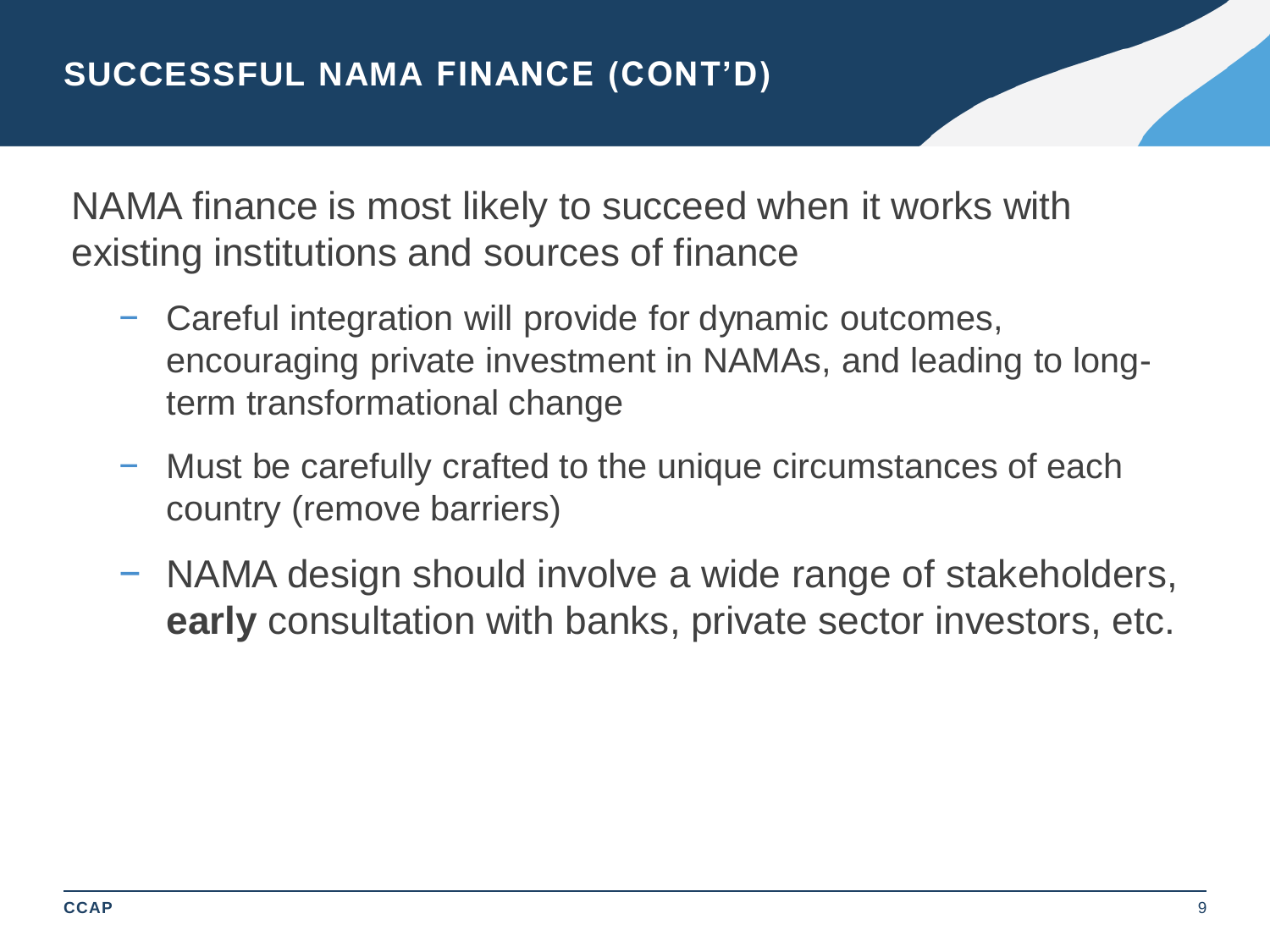# **COLOMBIA WASTE NAMA: NATIONAL CIRCUMSTANCES & CHALLENGES**

- Landfills account for 5% of national emissions
- Tariff rates promote landfill disposal and disincentivize alternative treatment

**→ 90% of waste is disposed in landfills** 

- Most recycling is conducted by the informal sector, which works in dangerous conditions, has poor quality of life and low wages
- − Growth in waste streams is putting pressure on existing landfills and creating environmental problems such as increased leachate

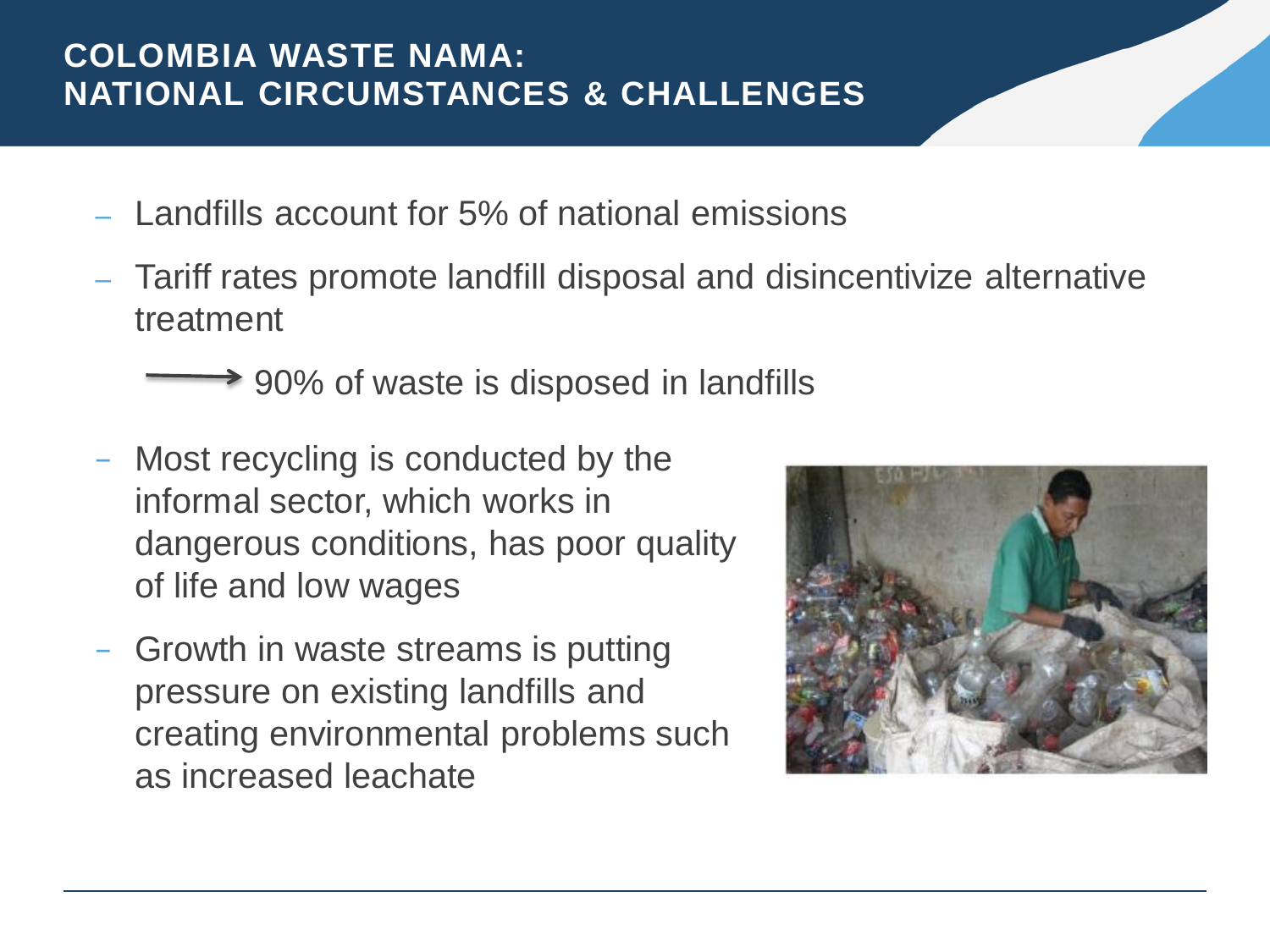# **COLOMBIA WASTE NAMA: BARRIERS AND KEY ELEMENTS**

#### **Specific barriers identified and NAMA designed to target these**

| <b>Barrier</b>                                                          | <b>NAMA Element</b>                                                                                                                                                                                                                                                                                                                       |
|-------------------------------------------------------------------------|-------------------------------------------------------------------------------------------------------------------------------------------------------------------------------------------------------------------------------------------------------------------------------------------------------------------------------------------|
| New/alternative<br>technologies not eligible<br>for competitive tariffs | <b>Tariff reform</b><br>$\sim$<br>New standards for alternative technologies<br>$\blacksquare$                                                                                                                                                                                                                                            |
| Private sector reluctant<br>to invest equity in new<br>business models  | <b>Establish NAMA Equity Fund</b><br>$\blacksquare$<br>Demonstrate modern technologies (MBT & MRF)<br>$\qquad \qquad \blacksquare$<br>Create incentives for the private sector (ie PPP schemes)<br>$\equiv$<br>Improve waste management processes (source separation,<br>$\equiv$<br>selective routes) to create investment opportunities |
| Informal sector receives<br>low wages from<br>collection of waste       | <b>Formalization of informal waste pickers</b>                                                                                                                                                                                                                                                                                            |

#### **NAMA will be piloted in 3-4 cities, starting with Cali, then will be scaled up and replicated nationally.**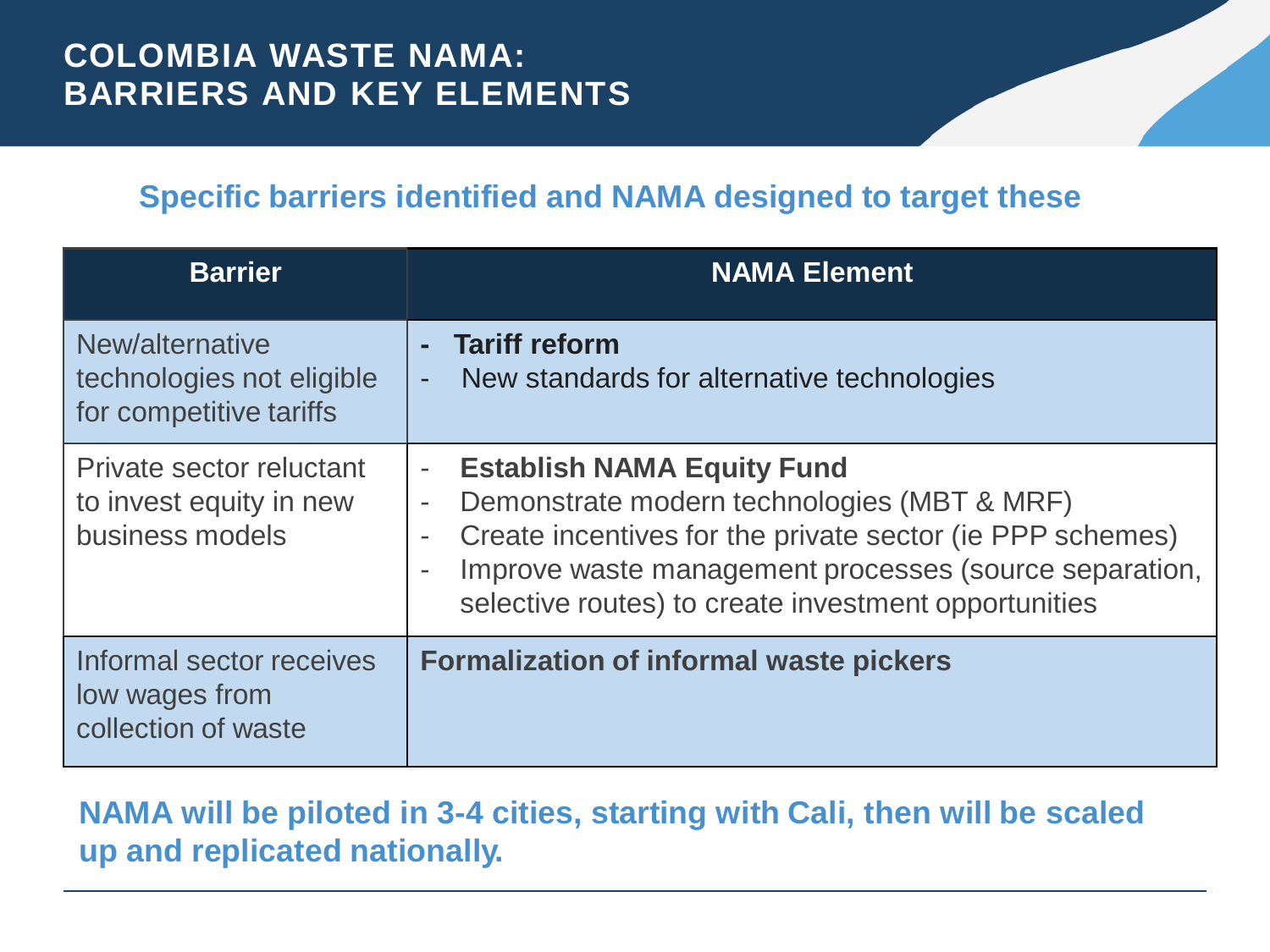## **COLOMBIA WASTE NAMA: EXPECTED OUTCOMES**



# **Carbon Neutral Waste Sector**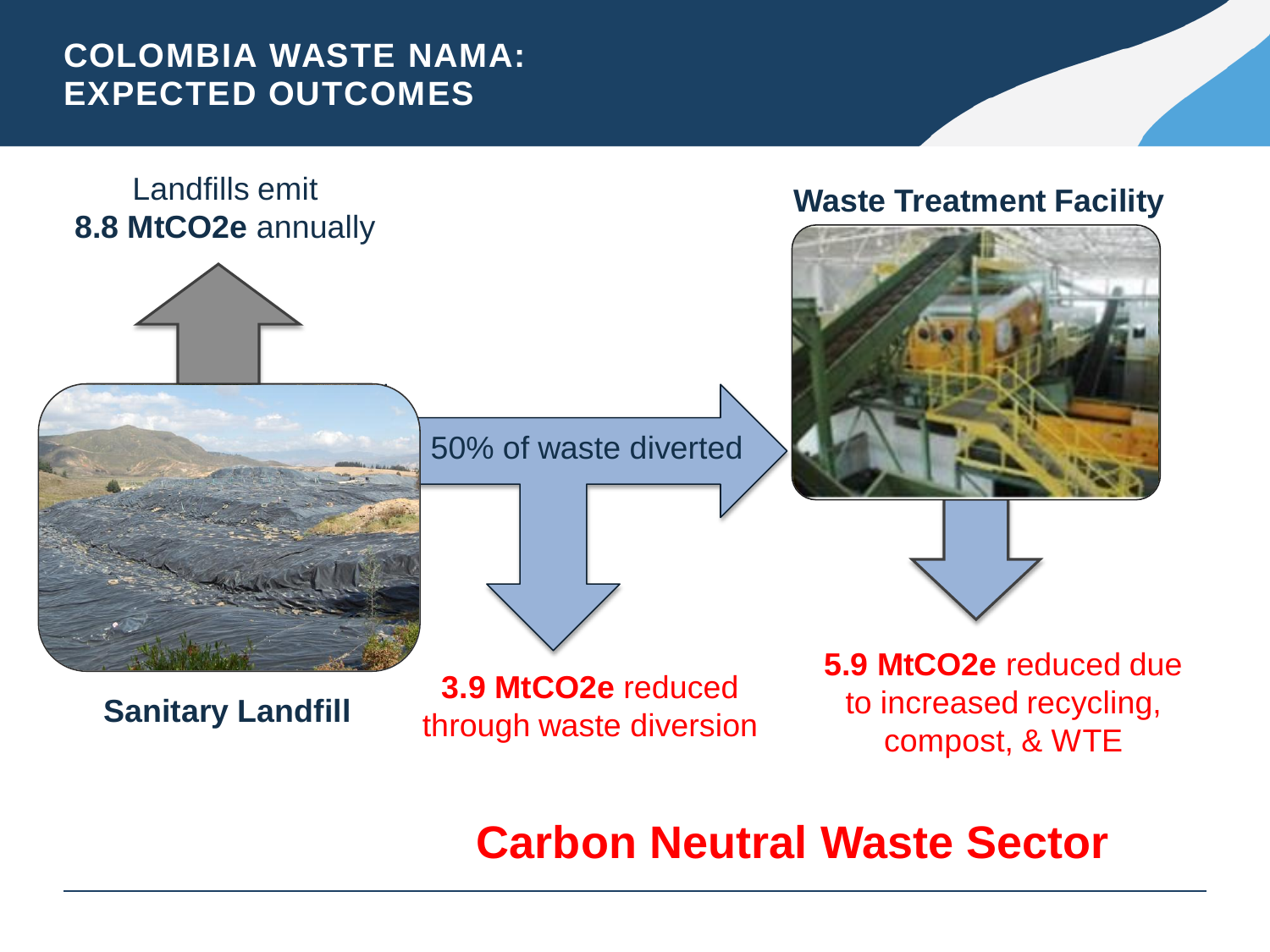# **TRANSITIONING TOWARDS A 2015 AGREEMENT**

- Developing countries will play a critical role in mitigating climate change
- NAMAs show DCs their potential to significantly reduce emissions while **advancing sustainable development goals**
	- NAMAs allow DCs to achieve GHG reductions that stay within their own borders, in contrast with offset mechanisms
	- − Address sectors overlooked by the CDM (eg, transport)
- − Aggregated sectoral actions show what is possible economy-wide
- Will allow DCs to develop realistic national pledges that reflect the range of reductions that can be achieved contingent on successful implementation and NAMA financing
- − Countries could regularly update implementation schedules to reflect progress and revise pledges based on concrete results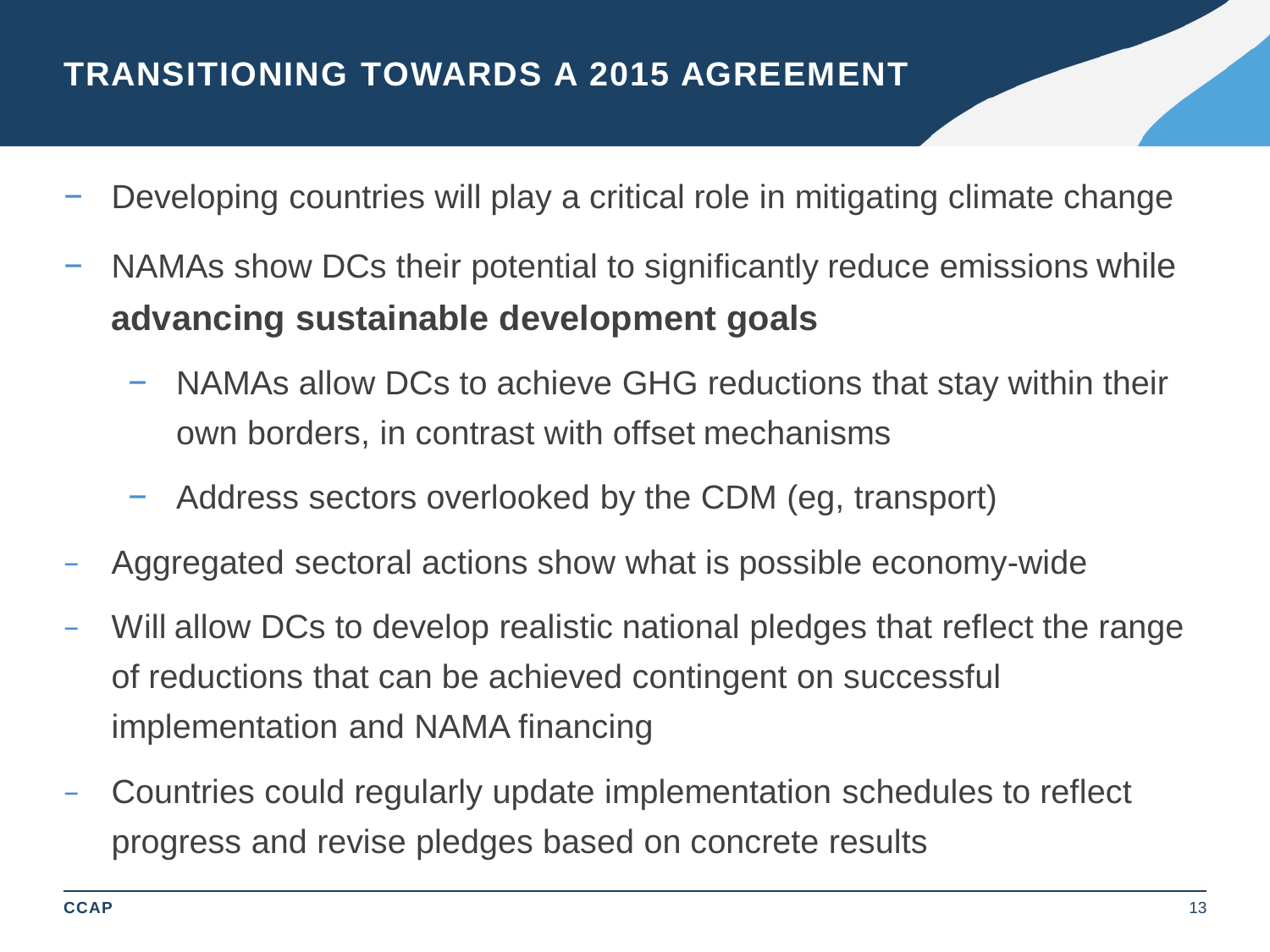## **CONCEPTUAL IDEA ON ROLE OF NAMAS IN A 2015 AGREEMENT**

#### **Top Down**

*Over-all Aspirational* mitigation target for middle-/low-income developing countries (non-binding) List of NAMAs planned to be implemented by developing country **Bottom Up Scheduled reviews of NAMAs, NAMA implementation & targets** *Aspirational targets built up from NAMAs show full range of estimated reductions related to level of financial support provided NAMAs themselves can have different ranges of reduction goals depending on levels of financial support and implementation success)* **Time**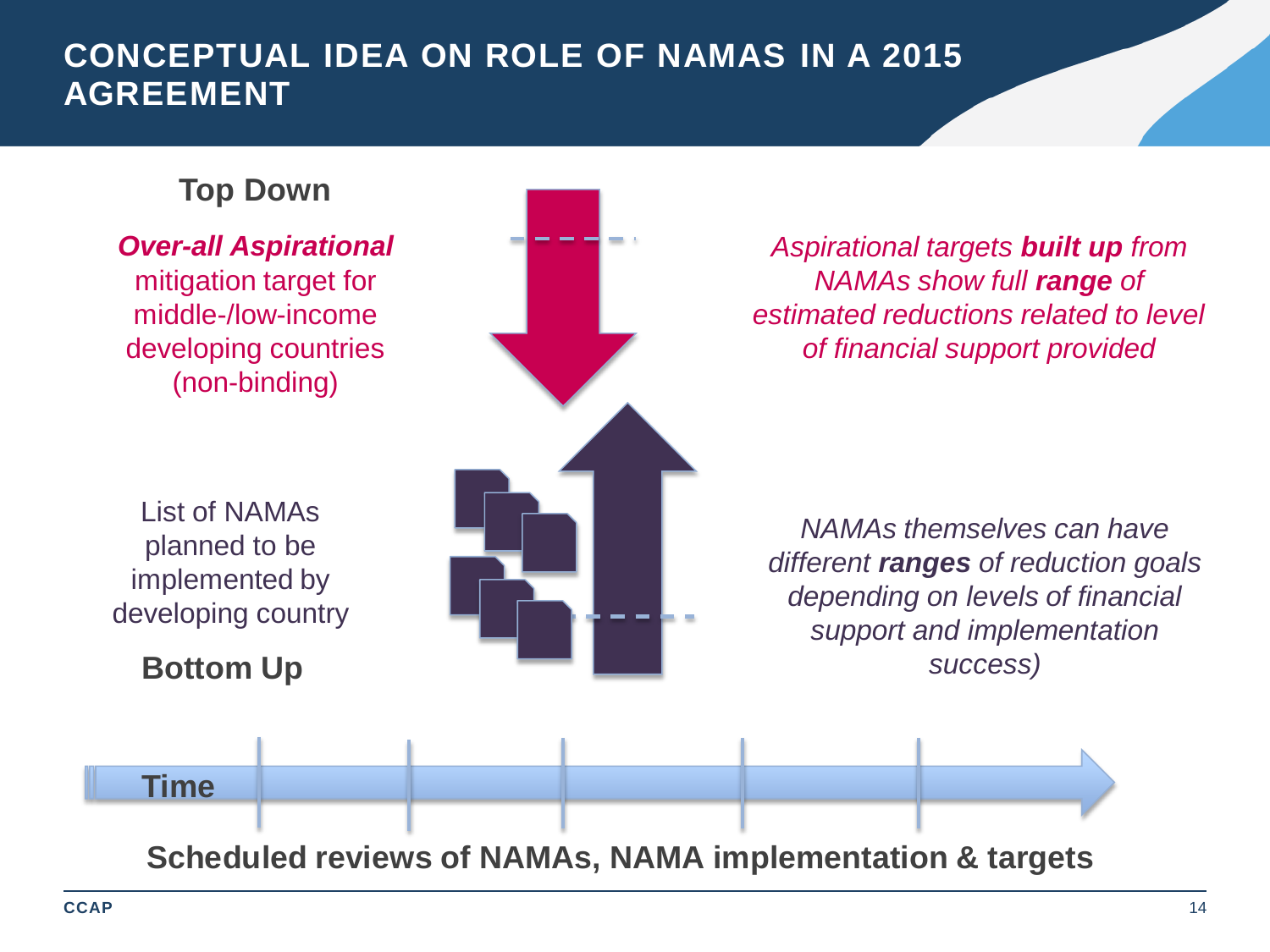# **CONCEPTUAL THINKING ON ROLE OF NAMAS IN 2015 AGREEMENT**

# **Nationally** *Appropriate* **Mitigation Actions**

- − Domestic sustainable development goal will be the key driver
- − Will produce greater host country political buy-in and greater likelihood of successful implementation and replication of NAMAs
- − Important for all investors (public, private & financial sector)

#### **Therefore**

- − Selection of NAMAs for contributing country and multilateral financial support should be based on sustainable development and other benefits as well as GHG reductions
- − Developing countries should be encouraged to rely on non-GHG metrics in development, implementation and MRV of NAMAs
- − These other metrics need to be taken into account when financing decisions are made and/or in the design of financing mechanisms